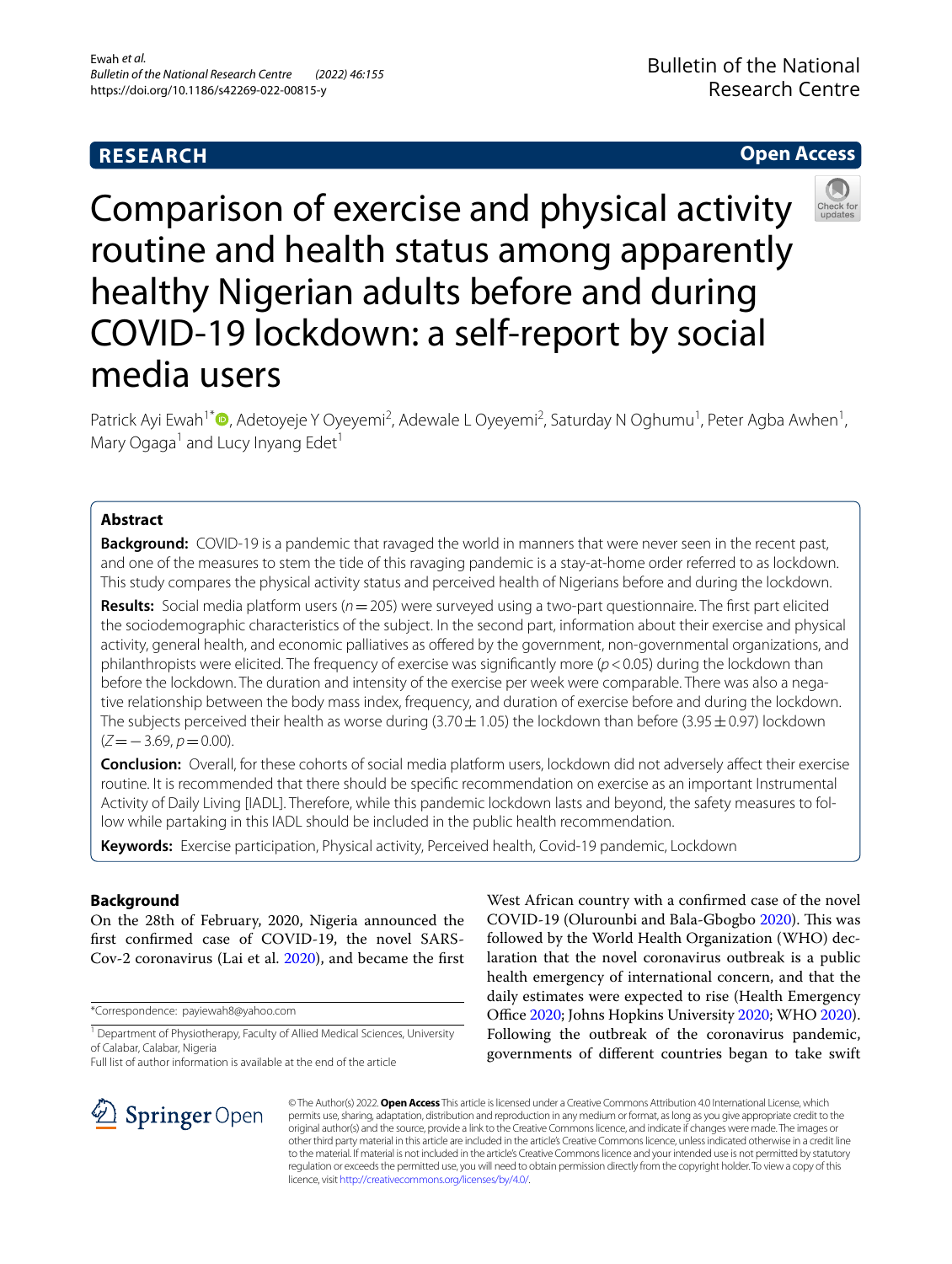and protective measures to contain the spread, (Chen et al. [2020\)](#page-6-0) and in Nigeria, the National Center for Disease Control led the initiatives to manage the pandemic through measures including isolation, quarantine, testing, treatment, monitoring, and surveillance (Nigerian Centre for Disease Control [2020](#page-7-5)).

In Nigeria, the administrative and commercial capital cities of Lagos and Abuja and the state of Ogun in southwest Nigeria were placed on an initial 2-week lockdown. Subsequently, the details of COVID-19 measures were publicized, and the lockdown became extended to other cities and towns in the states. The lockdown measures included, but are not exclusive to travel warnings/bans, fight cancellations, stay-at-home orders, closing down of both public/private schools, closing down of houses of worships, and suggestions that workers on non-essential duties should work from home**.** Other details, such as social distancing, frequent washing of hands or the use of alcohol-based sanitizers, wearing of face mask, avoidance of touching the eyes, nose, and mouth, were announced.

Health authorities advised people to stay at home (Nigerian Centre for Disease Control [2020\)](#page-7-5)**,** although an average working Nigerian leaves home early in the morning daily in the week, and most of them walk for long or short distances, to work or to the farm, or to take transport to work. It is a general belief that staying at home can promote sitting or lying down for an extended period watching television, excessive use of mobile phones with possible deleterious efect on the health of such individuals. For example, an increase in sitting time and sedentariness, may worsen the health condition of those with a chronic disease condition, and may reduce the quality of life (Chen et al. [2020](#page-6-0); Owen et al. [2010](#page-7-6)) of even a healthy adult when the lockdown is relaxed.

Regular participation in physical activity and exercise (walking, jogging, cycling, and dancing) has many health benefits (Cha et al. [2016\)](#page-6-1). Active living prevents diseases such as hypertension, arteriosclerosis, and diabetes (Fletcher et al. [1996](#page-7-7); National Institution of Health [1998](#page-7-8)). More so, active living may also have other potential positive efects such as improved pulmonary function, and cardiovascular, and aerobic ftness, stronger immunity, enhanced muscle strength, higher bone density, stress reduction, and better emotional stability (Cha et al. [2016](#page-6-1)). We have also been able to show elsewhere that the rate of recovery of the heart rate and blood pressure following a bout of exercise is more in active individuals compared to the inactive individuals (Oyeyemi et al. [2015](#page-7-9)). It is recommended that adults should undertake at least 30 min of moderate physical activity every day or at least 15 min of vigorous physical activity every day for at least 5 days a week (U.S. Department of Health and Human Service [2018\)](#page-7-10).

Recent reports suggest that there is increasing awareness of the health-enhancing benefts of physical activity and exercise among Nigerians (Umeifekwen [2011](#page-7-11)). Anecdotal reports show that in many Nigerian cities in the morning, it is common to observe some young adults engaging in walking or jogging. It is the general belief that weekend mornings are especially the most common time people engage in exercise. Lack of exercise and hypo-activity can exacerbate any preexisting mental health condition, such as anxiety and depression, and may lead to substance abuse, domestic violence, sexual violations, and crimes (Cao et al. [2020](#page-6-2); Zhang et al. [2020](#page-7-12)). Other than individual initiatives and expert advice to media audiences, no advice or recommendation on physical activity behavior during the pandemic and especially during lockdown was issued by the National Center for Disease Control or any government agency in Nigeria.

Lockdown is a life-saving and survival measure that is a necessity but it is a general belief that it impacts nations' economies negatively (Lima et al. [2020\)](#page-7-13). The measure that restricts citizens to their homes also brings untold hardship to the general population. Many Nigerians were not able to earn any income, and palliatives are hardly enough succor where such is ofered. Worldwide there is some consensus on the economic consequences of any lockdown. However, the health consequences of lockdown are not given much attention or are out rightly ignored. Lockdown restricts movement and invariably also restricts outdoor exercise, activities in public parks, and ftness gyms. However, how the restrictions of movement during the lockdown due to COVID-19 affect Nigerian people is unclear, as there is hardly any empirical data on this especially in Nigeria.

The social media platforms such as Facebook, linkedin, WhatsApp and Messenger are today's forums of interaction by people of similar interests or dispositions. Social media platform users constitute a sizeable population of youths and adults who are often highly educated and are homogenous groups constituting a signifcant sub-population of any nation in the contemporary world (Ngonso  $2019$ ). Through this platform, information is disseminated speedily among group members. Albeit inappropriately, this platform has become the means through which even official workplace communication is disseminated to employees, and health information including exercise/physical activity instruction, and advice are shared through support groups via the social media platform (Leonardi et al. [2013;](#page-7-15) Baruah [2012\)](#page-6-3).

A physically active lifestyle is habituated and requires self-discipline to keep, and adhere to, and is presumed to be uncultivated by many people. For example, a lifestyle of physical activity is presumed to be low across the population especially in urban areas worldwide (Guthold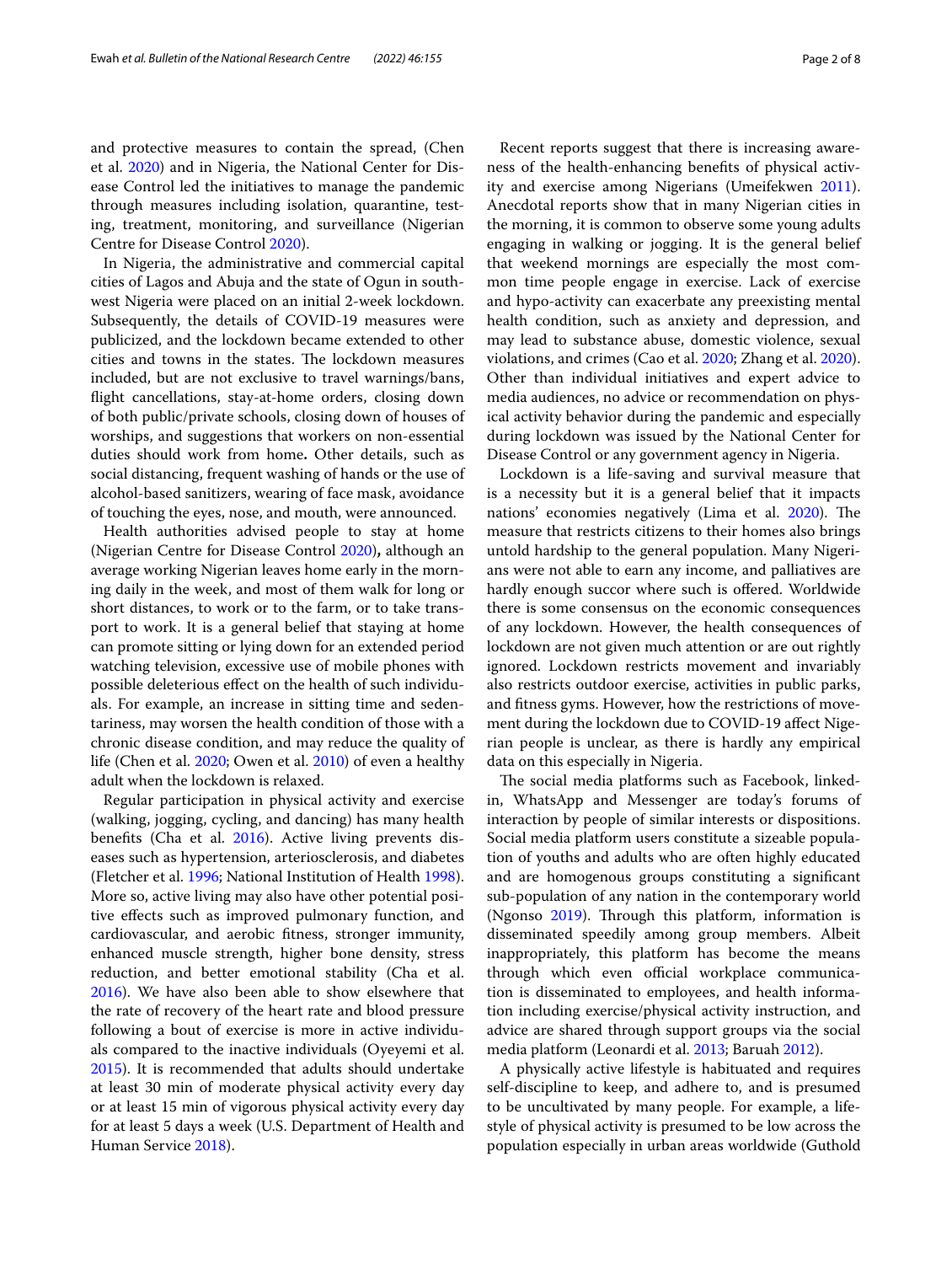et al. [2018\)](#page-7-16). Information on how the lockdown impacts the physical activity status of the populace is important to assess the possible overall efect of the lockdown on any population. How the lockdown measures in Nigeria impact the physical activity pattern or behavior of Nigerians is unclear. The objective of this study was therefore to compare the pattern and level of physical activity behavior of Nigerians before and during the period of lockdown. It was hypothesized that there will be no signifcant diference between the frequency of exercise before and during COVID-19 Lockdown, there will be no signifcant diference between the duration of exercise before and during COVID-19 Lockdown, and there will be no signifcant relationship between the health status of the subject before and during COVID-19 Lockdown.

### **Methods**

#### **Subjects**

The subjects for this study were  $18-60$  years old. The recruited subjects were Nigerians, who can read and write in English, and frequently make use of any of the social media (Facebook, WhatsApp, Messenger, or Linked-in). The subjects were also residents in Nigeria when the data were collected. Nigerians who were sick or under any form of treatment or medications for an ailment or who were hospitalized or on lockdown outside the country were excluded from participation.

### **Instrumentation**

The main instrument for this study is a researcher-developed Physical Activity Survey on COVID-19 Lockdown. The first part of the 16-item survey sought sociodemographic information including age, occupation, the current state of residence, self-reported height, and weight. In the second part, subjects were asked about their participation in physical activity/exercise, the type, duration, and frequency of exercise, and were also asked to rate themselves on their health status before and during the COVID-19 lockdown. They were also asked about their level of satisfaction, and happiness or, unhappiness during the lockdown. Finally, they were asked whether they received any palliative measures from any government, non-government organization, or any individual philanthropist.

The instrument was reviewed by a university lecturer with not less than 10 years of experience in teaching and research in physiotherapy and community practice that includes instrument design and adaptation. Five other professionals in the discipline of physiotherapy with not less than 10 years of practice and teaching experience attested to the face validity of the instrument. The reliability of the instrument was examined by checking internal consistency using the Cronbach alpha coefficient. Test–retest reliability and correlation analysis were also conducted for examining the reliability of the instrument. The internal consistency reflects the homogeneity of the questionnaire, with a Cronbach  $\alpha$  of 0.60. The instrument was tested for reliability by having 16 adults in the age range of 18–56 complete the questionnaire using Spearman correlation (Twee et al. [2007](#page-7-17)). The questionnaire was completed twice with a duration of one week between the first and second administration. There was a high degree of correlation between frst and second administration ( $r = 0.89$ ,  $p < 0.05$ ). The questionnaire was tested using reliability analysis and the spearman test at

## **Procedure**

 $\alpha = 0.05$ .

Ethical approval was sought from the Research and Ethical Committee of the University of Maiduguri, College of Medical Sciences, before the commencement of the study. In this online survey, the Physical Activity Survey on COVID-19 questionnaire was shared through social media platforms including Facebook, WhatsApp, Messenger, and Linked-in platforms. Subjects who consent to participate were advised to click on a link that was sent and were advised to read the preliminary instructions before deciding to participate in the survey.

In the preliminary instruction, subjects were invited to participate. Invited subjects were informed that participation is voluntary and that no name was required on the survey. In addition to assuring them of anonymity, they were also informed that any data obtained will be pooled together with those of others and will be treated in aggregates only and that no harm will be sustained during participation.

In addition to previous information, prospective subjects were informed that if they consent to participate, the survey should be completed and that they can decline participation by not completing the survey without any punishment or penalty. No gifts or reward was pledged for the subjects, but the subjects were informed that the results of the study will be shared with anyone who indicated interest, when appropriate, and only upon request. Upon return of the survey questionnaire, all completed and usable responses were entered into a computer for statistical analysis. Parametric and nonparametric data were treated as appropriate for descriptive and inferential analysis of the data.

### **Data analysis**

Data obtained were entered into a computer and were analyzed using the Statistical Package for Social Scientists (SPSS, version 20). Descriptive statistics of mean, standard deviation, and frequencies were used to summarize the sociodemographic and physical characteristics of the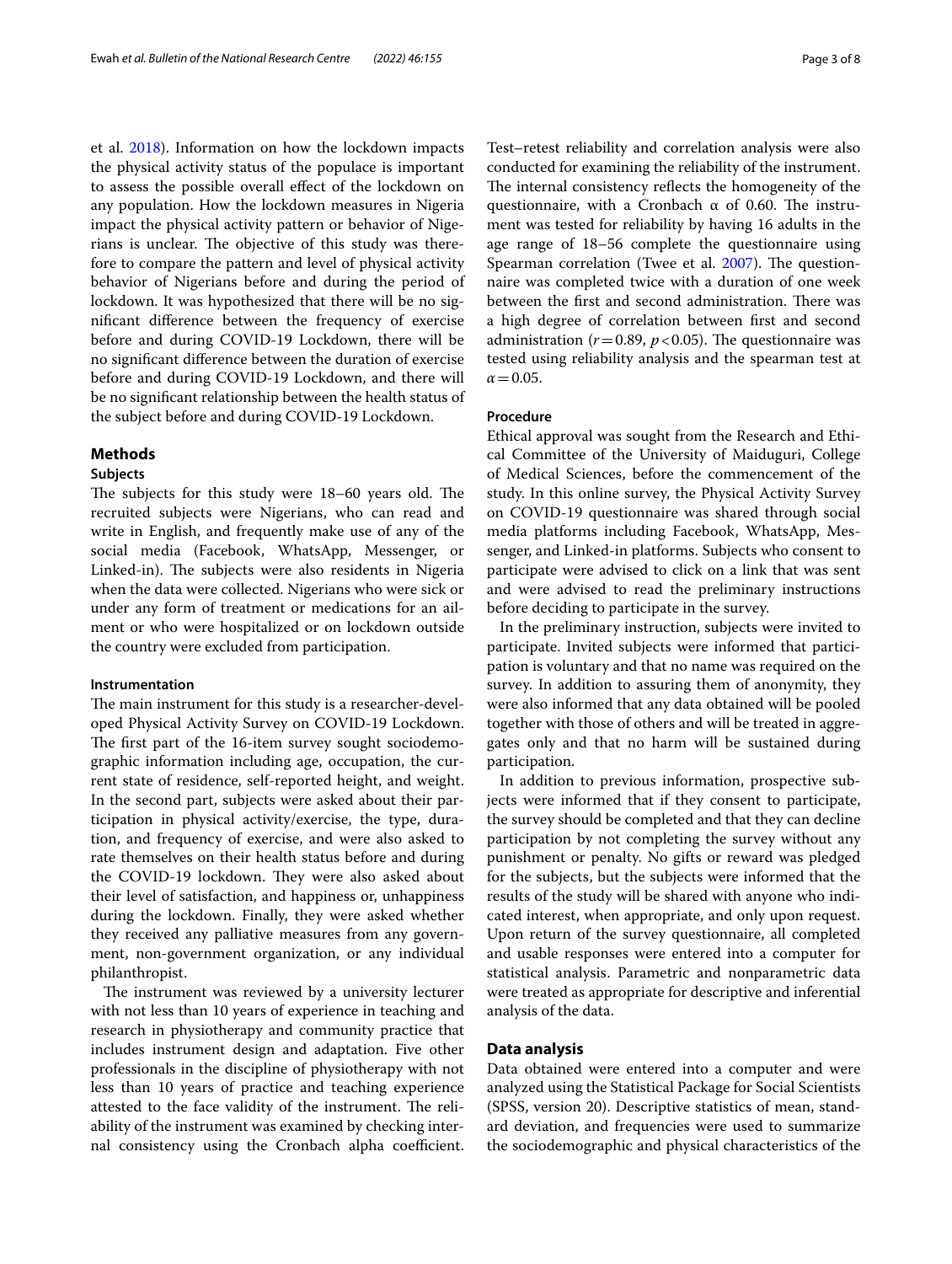data. The data were subjected to a test for normality using Kolmogorov–Smirnov test, and normally distributed variables were analyzed with paired/independent t test (for diferences) and Person's correlation (relationship test), and non-normal data were analyzed using spearman's correlation, Wilcoxon signed-rank, and Chi-square (test for a relationship, difference, and association). These analyses were used to explore trends of relationship, associations, and the diference between the frequency, intensity, and time duration of exercise, as well as other applicable data on participation in physical activity and the perceived health status of subjects before and during COVID-19 lockdown. The level of significance was set at  $p < 0.05$ .

## **Results**

### **Physical characteristics of the subjects**

A total of 205 subjects who were physiotherapists, medical laboratory scientists, Civil servants, students, housewives, and businessmen participated in the study. A simple majority of the subjects were male (53.7%,  $n = 110$ ), and 46.3% ( $n = 95$ ) were female. The mean age, weight, and height of the subjects were  $31.79 \pm 8.38$  years, 70.52  $\pm$  15.33 kg, and 1.68  $\pm$  0.12 m, respectively. A simple majority (49.3%) of the subjects were civil servants  $(n=101)$ . The mean duration in minutes, it took the subjects to complete the electronic survey was 12.18  $\pm$  [1](#page-3-0)8.66 min (Table 1). Seventy-one (34.6%) of the subject engaged in walking exercise, and 30.2% engaged in jogging  $(n=62)$ . Some subjects about 22.9%  $(n=47)$ engaged in a combination of aerobic, weight lifting, and

<span id="page-3-0"></span>**Table 1** Physical Characteristics of the Subjects (values are in mean and SD)

| <b>Variables</b>                                         | Mean/SD             | CV   |
|----------------------------------------------------------|---------------------|------|
| Age (years)                                              | $31.79 \pm 8.38$    | 0.26 |
| Weight in kilogram (kg)                                  | $70.52 \pm 15.33$   | 0.22 |
| Height meter (m)                                         | $1.68 + 0.12$       | 0.07 |
| Body Mass Index (kg/m <sup>2</sup> )                     | $25.18 \pm 5.76$    | 0.23 |
| Frequency of exercise before lockdown (days/<br>week)    | $3.04 \pm 1.78$     | 0.59 |
| Freg. exercise during the lockdown (days/week)           | $3.32 \pm 2.01$     | 0.61 |
| Duration exercise before the lockdown (min-<br>utes/day) | $37.27 \pm 33.89$   | 0.91 |
| Duration exercise during the lockdown (min/<br>day)      | $33.59 \pm 29.20$   | 0.87 |
| Intensity of exercise before the lockdown (min/<br>week) | $135.52 \pm 183.63$ | 1.36 |
| Intensity of exercise during the lockdown (min/<br>week) | $128.55 + 137.35$   | 1.07 |
| Completion time (min)                                    | 12.18 ± 18.66       | 1.53 |

CV, coefficient of variation (standard deviation divided by mean)

abdominal exercises, or play sports like badminton. Only a few of the subject engaged in dancing (*n*=16), skipping  $(n=5)$ , cycling  $(n=3)$ , and swimming  $(n=1)$ . A majority of the subjects were of ages  $18-30$  ( $n=97$ ), followed by 31–40 (*n*=80), 41–50 (*n*=24) and 51–60 (*n*=4).

A majority of the subject either strongly disagree  $(n=83)$  or disagree  $(n=70)$  that they are happy that they were in a lockdown, and 3.9% (*n*=8) either strongly agree or agree (21.5%;  $n=44$ ). A simple majority of the subject also strongly disagree ( $n=102$ ) or disagree ( $n=62$ ) that they are happy with the palliative measures provided by the government while others agree  $(n=35)$  or strongly agree  $(n=6)$  that they are happy. Also, a majority of the subject strongly disagree or disagreed (*n*=183) that they had received any of these palliative measures provided during the lockdown while only a few either agreed or strongly agreed  $(n=22)$ .

## **Comparison, relationship, and association before and during COVID‑19 Lockdown**

The number of days during which the subjects exercise or engage in physical activity was signifcantly higher  $(p=0.03)$  during the lockdown than before the lockdown  $(3.32 \pm 2.01 \text{ vs. } 3.04 \pm 1.78 \text{ days})$ , but there was no difference in duration of exercise  $(p=0.10)$  before  $(37.27 \pm 33.89)$  and during  $(33.59 \pm 29.20)$  the COVID19 lockdown. There was, however, a significant strong positive relationship between the duration of exercise before and during the lockdown  $(r=0.50; p=0.00)$ . A signifcant strong relationship was also found between the frequency of exercise before and during the lockdown  $(r=0.53; p=0.00)$ . On the contrary, a significant medium positive relationship was found between the intensity of exercise before and during the lockdown (*r*=0.39; 0.00). There was also a negative relationship (not significant) between the BMI and duration of exercise before

<span id="page-3-1"></span>**Table 2** Relationship between Body Mass Index, duration of exercise before and during lockdown, frequency of exercise before and during, and intensity of exercise before and during COVID-19 lockdown

| <b>Variables</b>                  | R values | P values           |
|-----------------------------------|----------|--------------------|
| BMI (kg/m <sup>2</sup> )-DEXBLD   | $-0.01$  | $0.86^{NS}$        |
| BMI (kg/m <sup>2</sup> )-DEXDLD   | $-0.09$  | 0.21 <sup>NS</sup> |
| BMI (kg/m <sup>2</sup> )-FEXBLD   | $-0.04$  | $0.60^{NS}$        |
| BMI (kg/m <sup>2</sup> )-FEXDLD   | $-0.10$  | $0.14^{NS}$        |
| BMI (kg/m <sup>2</sup> )-INTEXBLD | $-0.02$  | $0.74^{NS}$        |
| BMI (kg/m <sup>2</sup> )-INTEXDLD | $-0.07$  | $0.35^{NS}$        |
|                                   |          |                    |

DEXB/DLD, duration of exercise before and during lockdown; FEXB/DLD, frequency of exercise before and during lockdown; INTEXBLD, intensity of exercise before and during lockdown; BMI (kg/m<sup>2</sup>), Body Mass Index in kilogram; NS, not signifcant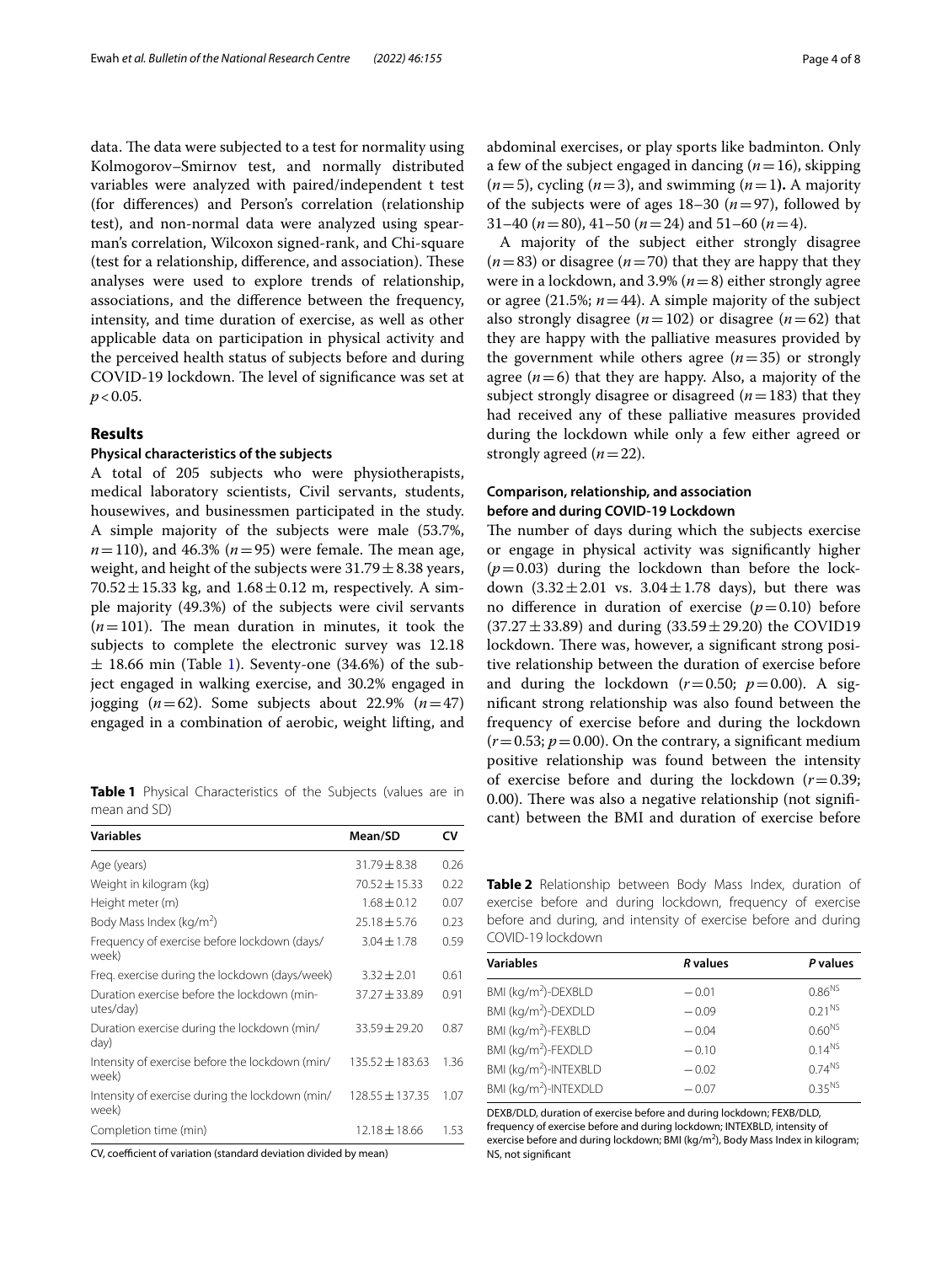and during the lockdown (Table [2\)](#page-3-1). Hence, an increase in BMI results in a decrease in the duration, frequency, and intensity of exercise albeit not to a signifcant level. The perceive health of subjects was significantly better (*Z*=−3.69, *p*=0.00) before (HBLD=3.95±0.97) the lockdown than during  $(HDLD=3.70\pm1.05)$  the lockdown. There was also a small negative (not significant) relationship between being Happy with Lockdown health Before Lockdown, Happy with Palliative Measure—Health During Lockdown, and Receive Palliative Measure/health before and during the lockdown; however, there was a small negative but signifcant relationship  $(r=-0.15; p=0.03*)$  between being Happy with Palliative Measure-Health Before Lockdown, and relationships between other variables can be seen in Table [3](#page-4-0). There was also a highly significant association between HappLD—HappPM (*p*=0.00), HappLD—RecPM (*p*=0.00), HappPM—RecPM (*p*=0.00), and HBLD— HDLD  $(p=0.00)$  (Table [4](#page-4-1)). However, there was no signifcant association (*p*>0.05) between HappLD—HBLD; HappLD—HDLD; HappPM—HBLD/HDLD (Table [4\)](#page-4-1).

## **Gender diferences: duration, frequency, intensity, height, weight, body mass index before and during the lockdown**

The difference in the duration, frequency, intensity, height, weight, and body mass index of the subjects before and during the lockdown is presented in Table [5](#page-5-0). The duration of exercise before  $(42.04 \pm 34.60 \text{ min/day})$ vs  $31.76 \pm 32.35$  min/day) and during  $(38.21 \pm 30.71 \text{ min/}$ days vs  $28.24 \pm 26.5$  min/day) the lock down was

<span id="page-4-0"></span>**Table 3** Relationship between happy with lockdown, happy with palliative measure, receive palliative measure, health before and during COVID-19 lockdown

| <b>Variables</b>                                            | <i>r</i> values | P values    |
|-------------------------------------------------------------|-----------------|-------------|
| Happy with lockdown-happiness palliative measure            | 0.32            | $0.00**$    |
| Happy with lockdown-receive palliative measure              | 0.22            | $0.00**$    |
| Happy with lockdown-health before lockdown                  | $-0.09$         | $0.20^{N5}$ |
| Happy with lockdown- health during lockdown                 | 0.18            | $0.01*$     |
| Happy with palliative measure-receive palliative<br>measure | 0.54            | $0.00**$    |
| Happy with palliative measure- health before<br>lockdown    | $-0.15$         | $0.03*$     |
| Happy with palliative measure- health during<br>lockdown    | $-0.04$         | $0.62^{NS}$ |
| Receive palliative measure- health before lockdown          | $-0.14$         | $0.05^{N5}$ |
| Receive palliative measure- health during lock-<br>down     | $-0.05$         | $0.51^{NS}$ |
| Health before lockdown- health during lockdown              | 0.51            | $0.00**$    |
| $*$ Highly significant $n \times 0.01$ loyal $(2 + 1)$ od)  |                 |             |

\*\*Highly signifcant *p*<0.01 level (2-tailed)

\*Signifcant at *p*<0.05 level (2-tailed)

NS, not signifcant *p*>0.05

<span id="page-4-1"></span>**Table 4** Association between happy with lockdown, happy with palliative measure, receive palliative measure, health before and during COVID-19 lockdown

| <b>Variables</b> | <b>Values</b> | df | Phi  | <b>Cramer's V</b> | p values    |
|------------------|---------------|----|------|-------------------|-------------|
| HappLD - HappPM  | 60.13         | 9  | 0.54 | 0.31              | $0.00*$     |
| HappLD – RecPM   | 24.10         | 9  | 0.34 | 0.20              | $0.00*$     |
| HappLD-HBLD      | 15.95         | 12 | 0.28 | 0.16              | $0.19^{NS}$ |
| HappLD-HDLD      | 14.74         | 12 | 0.27 | 0.16              | $0.26^{NS}$ |
| HappPM-RecPM     | 145.00        | 9  | 0.84 | 0.49              | $0.00*$     |
| HappPM - HBLD    | 16.91         | 12 | 0.29 | 0.17              | $0.15^{NS}$ |
| HappPM-HDLD      | 19.47         | 12 | 0.31 | 0.18              | $0.08^{NS}$ |
| RecPM-HBID       | 16.41         | 12 | 0.29 | 0.16              | $0.17^{NS}$ |
| RecPM-HDI D      | 10.16         | 12 | 0.22 | 0.13              | $0.60^{NS}$ |
| <b>HBLD-HDLD</b> | 170.00        | 16 | 0.91 | 0.46              | $0.00*$     |
|                  |               |    |      |                   |             |

HappLD, happy with lock down; HappPM, happy palliative measure; RecPM, receive palliative measure; HBLD/HDLD, health before and during lockdown \**p*<0.05; NS=*p*>0.05

significantly higher  $(p<0.05)$  in the male subjects than the female subjects. There was no significant difference  $(p > 0.05)$  in the frequency of exercise before the lockdown although during the lockdown the frequency of exercise in the male subjects was signifcantly more  $(p<0.05)$  than that of the female subjects. Other variables such as intensity of exercise, weight, height and BMI are also presented in Table [5](#page-5-0).

## **Discussion**

Lockdown is a potent measure of saving a life that was employed throughout the world, and many countries (China, Korea, Italy, USA) in the forefront of the pandemic adopt this measure, one way or the other either wholly or partially (Moodie [2020;](#page-7-18) Zhang et al. [2020](#page-7-12)). Lockdown, although a life-saving measure with success in containing the spread of COVID-19. The measure impacts negatively on the nation's economy and in turn the individuals, as it creates untold hardship and dwindles the ability to earn income (Lima et al. [2020](#page-7-13)) which may be implicated for the poor overall health as reported in the present study. This study set out a tone on how a stay-at-home order by the government impacts the lifestyle of its citizenry.

Majority of the subjects in this study were young adult between the age of 18–30 years old. This finding was, consistent with that of Ngnoso, which attest to the fact that the social media platform users constitute a size-able population of the young adult (Ngonso [2019](#page-7-14)). The finding in the present study is also consistent with that of Jan Hruska and Maresova who found out that the above age group made use of social media more frequently, and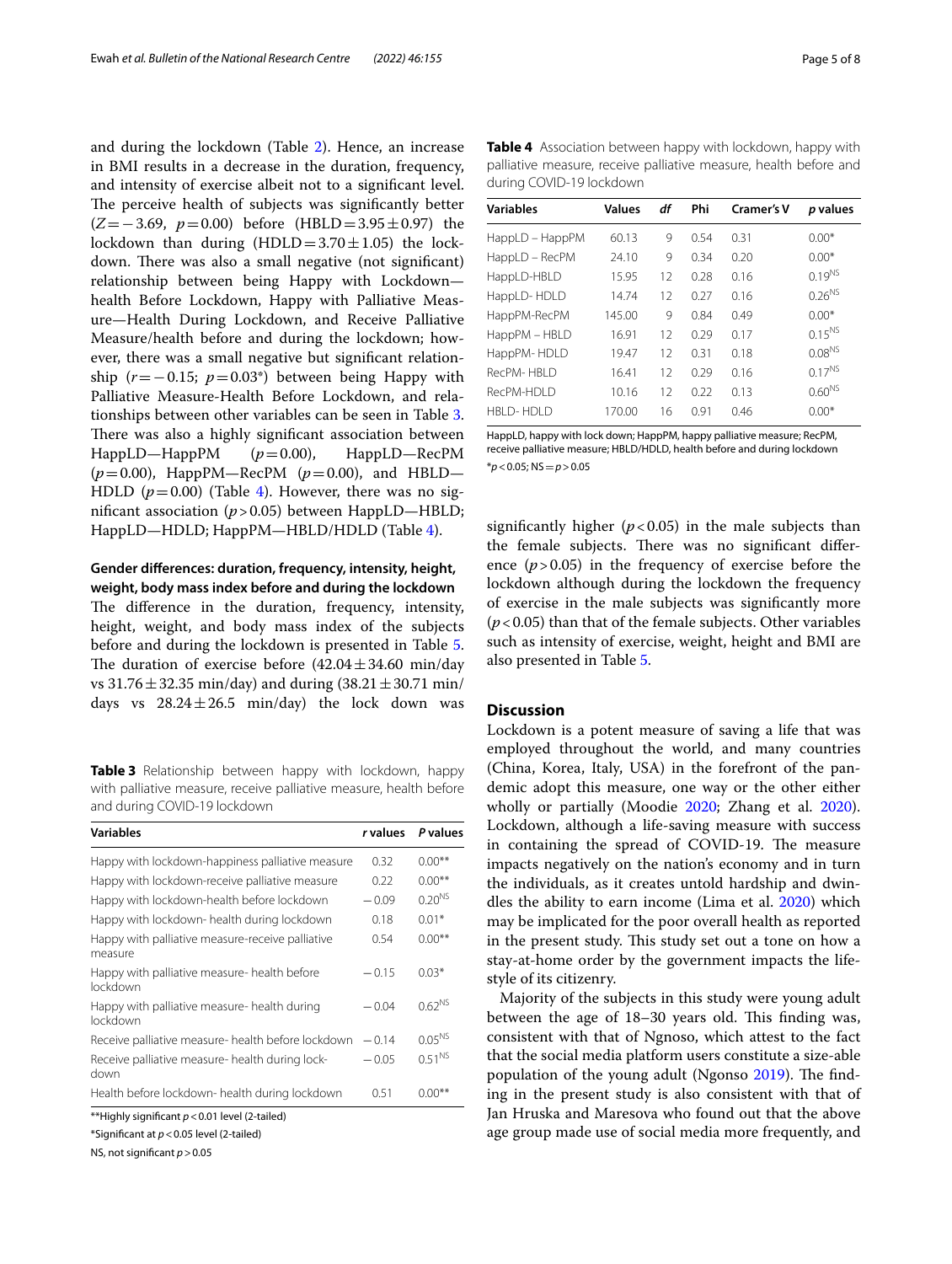| <b>Variables</b>                      | Male              | Female            | CV   | p values           |
|---------------------------------------|-------------------|-------------------|------|--------------------|
| Duration of exercise BLD (min/day)    | $42.04 \pm 34.60$ | $31.76 \pm 32.35$ | 1.02 | $0.03*$            |
| Duration of exercise DLD (min/day)    | $38.21 \pm 30.71$ | $78.24 + 26.51$   | 0.94 | $0.01*$            |
| Frequency exercise BLD (days/week)    | $3.24 \pm 1.67$   | $2.81 \pm 1.88$   | 0.6  | $0.09^{NS}$        |
| Frequency of exercise DLD (days/week) | $3.60 \pm 1.84$   | $7.99 + 7.14$     | 0.72 | $0.03*$            |
| Intensity of exercise BLD (min/weeks) | $157.63 + 188.79$ | $109.92 + 179.99$ | 1.64 | $0.06^{NS}$        |
| Intensity of exercise DLD (min/weeks) | 148.82 + 143.79   | $105.07 + 126.22$ | 1.20 | $0.02*$            |
| Height (meter)                        | $1.72 \pm 0.11$   | $1.63 + 0.11$     | 0.07 | $0.00*$            |
| Weight (kg)                           | $72.18 \pm 13.62$ | $68.59 + 16.95$   | 0.25 | 0.09 <sup>NS</sup> |
| BMI ( $kg/m2$ )                       | $74.60 + 5.27$    | $25.84 \pm 6.25$  | 0.24 | $0.13^{NS}$        |

<span id="page-5-0"></span>**Table 5** Gender diferences: duration, frequency, intensity of exercise before and during lockdown

BLD, before the lockdown; DLD, during the lockdown; CV, coefficient of variation

\**p*<0.05 signifcant; NS, not signifcant, value are mean±standard deviation

that as age increases the number of users of social media decreases (Hruska and Maresova [2020](#page-7-19)).

The subjects in this study performed exercise more frequently during the lockdown than before the lockdown but there was no diference in the duration, and intensity of the exercise. On average, lockdown duration only modestly but insignifcantly exceeded the recommendation on physical activity (U.S. Department of Health and Human Services [2018](#page-7-10)). The increased frequency of exercise during as against before the COVID-19 Lockdown as seen in the present study may be attributed to the use of coping strategies by the subjects to avoid the deleterious efect of lockdown. A strong positive relationship between the duration and frequency of exercise before and during the COVID-19 lockdown signifes that an increase in the frequency of exercise before COVID-19 lockdown also increases duration and frequency of exercise during the lockdown. A negative relationship (non-significant) between BMI, duration, frequency, and intensity of exercise before and during COVID-19 lockdown as reported in the present study signifes that as BMI increases the duration, frequency, and intensity of exercise also reduces concurrently albeit not to a signifcant level. It has been shown that an increase in the frequency and duration of physical activity resulted in greater weight loss, fat loss, and reductions in measures of central obesity (Slentz et al. [2004](#page-7-20)).

Hence, we inferred that subject with higher BMI tends to spend less duration, intensity, and frequency during exercise before and during the lockdown.

Lockdown especially during a global pandemic like COVID-19 turns a once energetic individual into becoming hypoactive and reduced the quality of life of even the healthiest individual hence worsening chronic condition; (Cha et al. [2016](#page-6-1); Nigerian Centre for Disease Control 2020) such individuals may be left with no option than increasing the number of days in a week they engage in exercise. Our hypothesis that there will be no diference in the frequency of exercise before and during the pandemic lockdown is therefore rejected.

Increasing the frequency of exercise during the lockdown may be regarded as a coping mechanism. However, unfortunately, this coping mechanism did not prevent the feeling of poor health during the lockdown perhaps due to the modesty of the improvement in the frequency which is not enough to meet the health-enhancing exercise, and physical activity recommendation of at least 5 days a week, and 30 min per session (U.S. Department of Health and Human Services [2018\)](#page-7-10). It could also be that the magnitude of the impact of the lockdown on health is too much more than a modest improvement in exercise participation could counteract. The finding in the present study is consistent with a previous study by Grasdalsmoen et al. which concluded that a large majority of young adults fail to meet international recommendations on exercise (Grasdalsmoen et al. [2019](#page-7-21)).

The modest but insignificant improvement in the duration of participation in physical activity is good but it still could not have resulted in improved well-being or health by the subjects. This finding is therefore not in accord with the consensus that increased participation in physical activity should lead to an improvement in perceived well-being and overall health status (psychological wellbeing) of subjects (Butt et al. [2016](#page-6-4)). Our hypothesis that there would be no signifcant diference in the duration of exercise before and during the lockdown is therefore not rejected.

It is also notable that the overall health perception is worse during the pandemic lockdown than it was before the lockdown. On a good note, however, this study suggests that there may not be any recidivism in the exercise habit cultivated before the lockdown and during the pandemic lockdown among this cohort of social media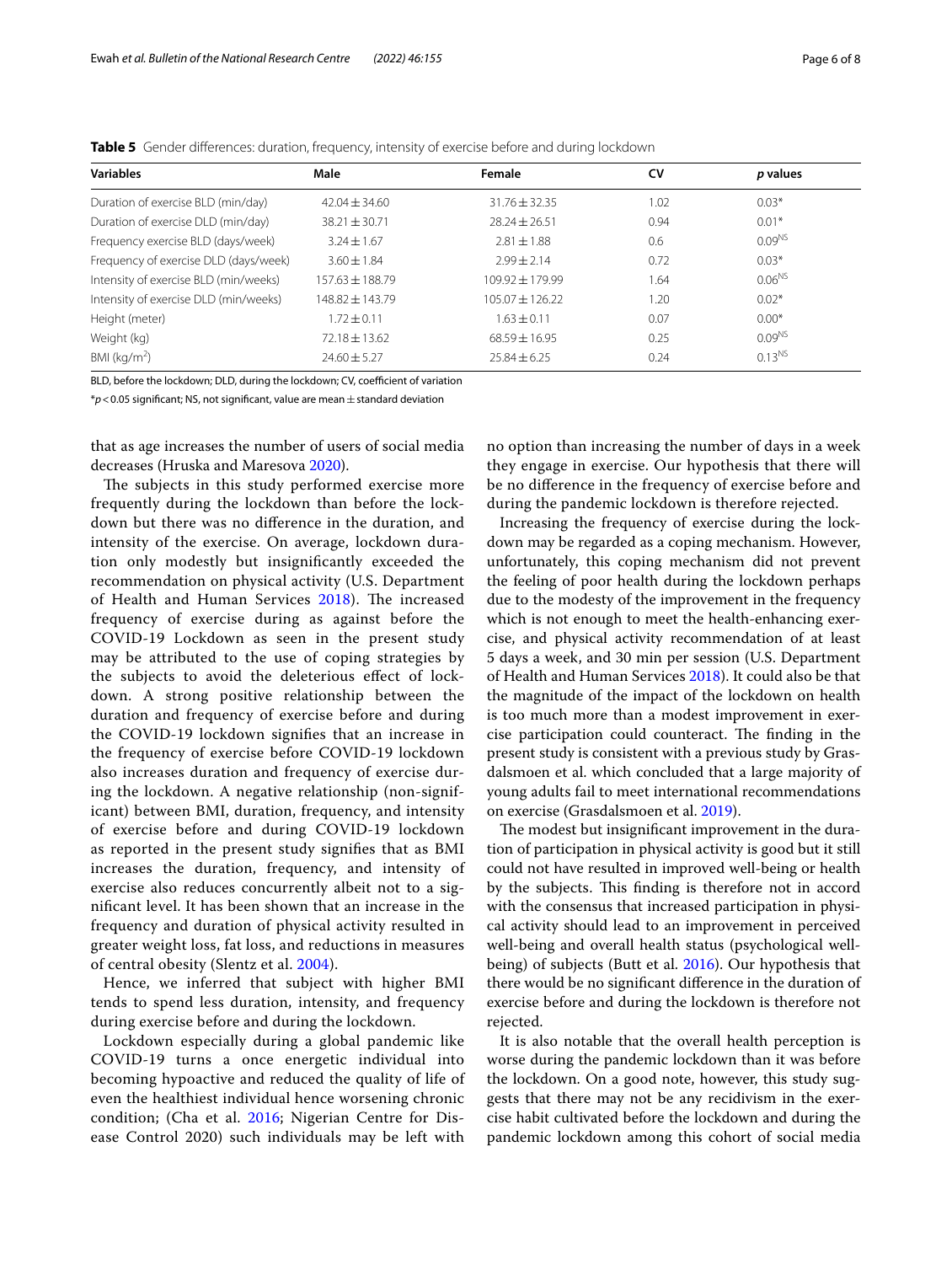platforms users. A signifcantly poorer health status during the lockdown than before the lockdown as observed in the present study is consistent with fnding by Lima et al. who reported that measure which disrupts people's jobs and lives could take a heavy toll on people's health and well-being (Lima et al. [2020\)](#page-7-13). Also, our hypothesis that there will be no signifcant diference in the health status before and during the lockdown is therefore rejected.

Exercise and health-enhancing physical activity are important IADL that are recommended for all adults to stem the tide of chronic lifestyle diseases such as diabetes, obesity, and heart diseases, which is now regarded as a pandemic even worldwide. It is unknown whether the subjects in this study exercise in groups, alone, indoor in the gym or they exercise outdoor. Nonetheless, it is important to include social distancing and other measures such as enforced compliance with gym occupancy rate when exercising indoor, avoiding overcrowding indoor, and outdoor as well as observe other measures to prevent the spread of any COVID-19 and infectious diseases in the context of the current pandemic.

#### **Study limitations and Strength**

The result of this study should be interpreted in place of some limitations. First, the use of cross-sectional data, which precludes establishing a temporal and causal comparison between physical activity and the rating of perceived health among this cohort of social media users. Second, the self-reported value on height, weight, and health may not refect true measure as subjects may not know their actual values on the physical characteristics. We also could not call the subjects to confrm whether provided values were correct. Lastly, exercise frequency and durations are estimates and may be more or less than the values reported. Nevertheless, this study provides some insights into the experience of a cohort of social media platform users that may be fairly generalizable to a not insignifcant sub-population of Nigerians, during the COVID -19 pandemic.

### **Conclusions**

The present study showed that the number of days in which the subjects engage in physical activity was signifcantly higher during the COVID-19 lockdown than before the lockdown, but no diference was observed between the duration of exercise before and during the lockdown. The subjects in the present study also showed a signifcant poorer health during the COVID-19 lockdown than before the lockdown. However, there was a signifcant high association between I have received

palliative during the lockdown and being happy during the lockdown.

#### **Abbreviations**

COVID: Coronavirus disease; BMI: Body Mass Index; IADL: Instrumental activity of daily living; WHO: World Health Organization; DEXB/DLD: Duration of exercise before and during lockdown; FEXB/DLD: Frequency of exercise before and during lockdown; INTEXBLD: Intensity of exercise before and during lockdown; HappLD: Happy with lock down; HappPM: Happy palliative measure; RecPM: Receive palliative measure; HBLD/HDLD: Health before and during lockdown; USA: United State of America.

#### **Acknowledgements**

None.

#### **Author contributions**

PAE conceived the idea and is the principal investigator. AYO and ALO supervised the work and contributed in questionnaire design. SNO, MO, LIE, and PAA edited the manuscript. All authors contributed in preparing and writing the manuscript. All authors have read and approved the manuscript.

#### **Funding**

No funding for this study.

#### **Availability of data and materials**

Data and material are available upon request.

#### **Declarations**

#### **Ethics approval and consent to participate**

Ethical approval was sought from the Research and Ethical Committee of the University of Maiduguri, College of Medical Sciences, before the commencement of the study and informed consent was sought from individual subjects.

#### **Consent for publication**

Not applicable.

#### **Competing interests**

The authors declare that they have no confict of interest associated with this paper.

#### **Author details**

<sup>1</sup> Department of Physiotherapy, Faculty of Allied Medical Sciences, University of Calabar, Calabar, Nigeria. <sup>2</sup> Department of Medical Rehabilitation (Physiotherapy), Faculty of Allied Health Sciences, University of Maiduguri, Maiduguri, Nigeria.

Received: 7 September 2021 Accepted: 20 April 2022 Published online: 27 May 2022

#### **References**

- <span id="page-6-3"></span>Baruah TD (2012) Efectiveness of social media as a tool of communication and its potential for technology-enabled connections: a micro-level study. Int J Sci Res Publ 2(5):1
- <span id="page-6-4"></span>Butt ZI, Rashid K, Mahanoor AT, Saeed N, Adnan MAABJ, Shamsa Hashmi S (2016) Relationship between psychological well being and exercise. Sci Int (Lahore) 28(2):1569–1574
- <span id="page-6-2"></span>Cao W, Fang Z, Hou G et al (2020) (2020) The psychological impact of the COVID-19 epidemic on college students in China. Psychiat Res. [https://](https://doi.org/10.1016/j.psychres.2020.112934) [doi.org/10.1016/j.psychres.2020.112934](https://doi.org/10.1016/j.psychres.2020.112934)
- <span id="page-6-1"></span>Cha H-G, Tae-Hoon K, Myoung-Kwon K (2016) Therapeutic efficacy of walking backward and forward on a slope in normal adults. J Phys Ther Sci 28(1901–1903):2016
- <span id="page-6-0"></span>Chen P, Mao L, Nassis GP, Harmer P, Ainsworth BE, Li F (2020) Coronavirus disease (COVID-19) the need to maintain regular physical activity while